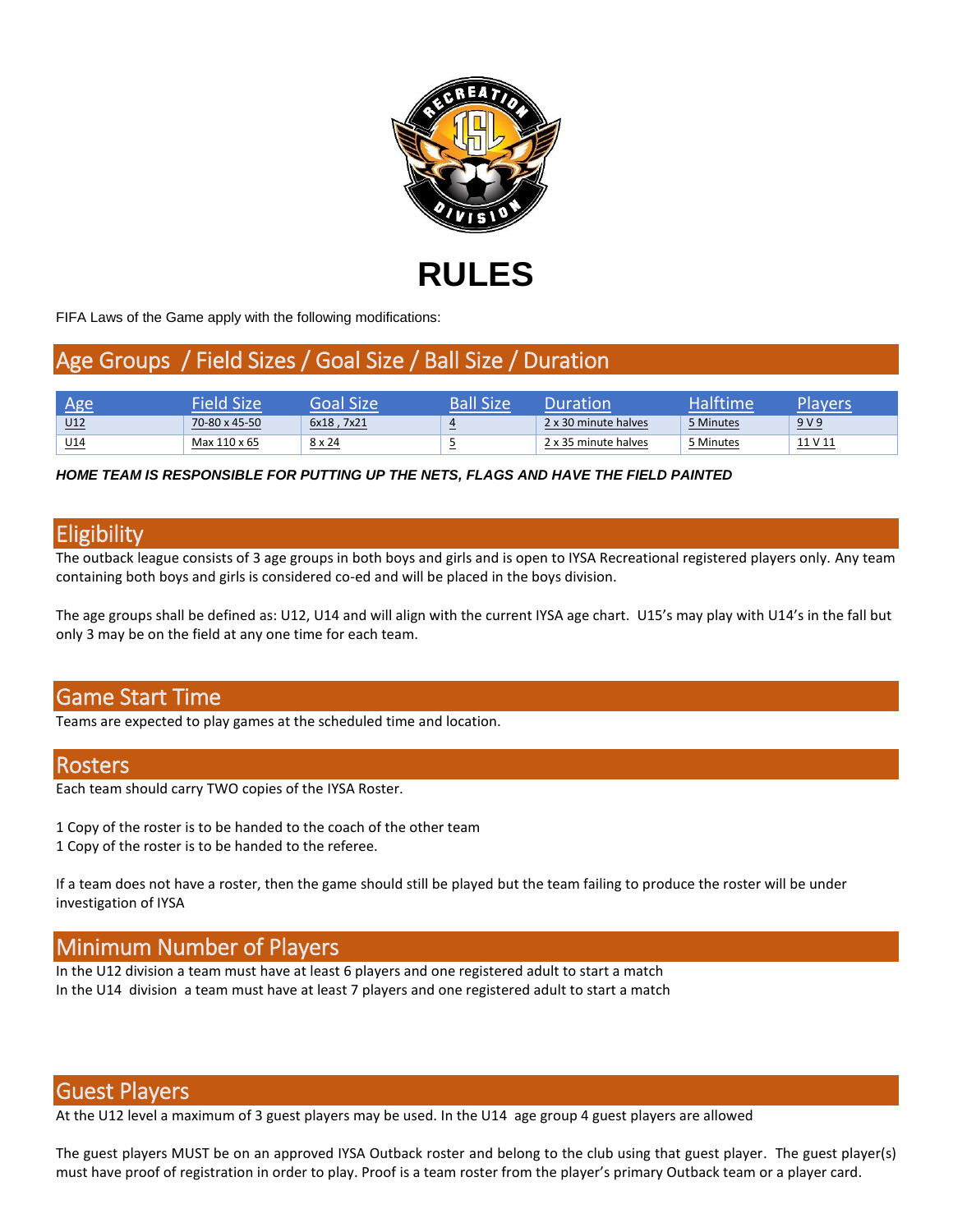#### Team Sidelines

If space permits, coaches, spectators, and players not on the field of play must remain at least 6 feet behind the touchline and at least 18 yards from the corners of the field.

A "team" consists of only those GAME ROSTERED players, coaches and managers who are registered with Idaho Youth Soccer Association.

Coaches, players and spectators are not allowed behind the goal line for any reason.

#### Substitutions

Substitutions are permitted at any stoppage of play at the referee's discretion

### Slide Tackling

Slide tacking is not allowed in Outback league games.

### **Heading**

At the U12 age group there shall be **NO HEADING**. Should heading occur then the following USSF rule shall be followed.

*"When a player deliberately heads the ball in a game, an indirect free kick (IFK) should be awarded to the opposing team from the spot of the offense. If the deliberate header occurs within the goal area, the indirect free kick should be taken on the goal area line parallel to the goal line at the point nearest to where the infringement occurred. If a player does not deliberately head the ball, then play should continue."*

#### Score Reporting

Scores and standings will not be kept. This is a recreational league environment.

### Cautioned or Sent Off Participants

**YELLOW CARDS** (CAUTIONS): Referees will note all cautioned players/coaches in their game report.

RED CARDS (SEND OFFS): Referees will be required to submit the ejection report to IYSA within 48hrs. Referees will not show yellow or red cards to coaches as per FIFA rules, but will inform them clearly in conversation why their caution or ejection is taking place. If a coach is sent off (ejected), the assistant coach or an adult that is on the roster will be appointed. If no one is available, the game will be terminated.

When a player is ejected consideration must be given whether to remove the player from the playing field and bench area. If that player would be unsupervised he should be allowed to remain under the control f the coach, but he must remove his jersey and wear a color that distinguishes him (her) from the rest of the team.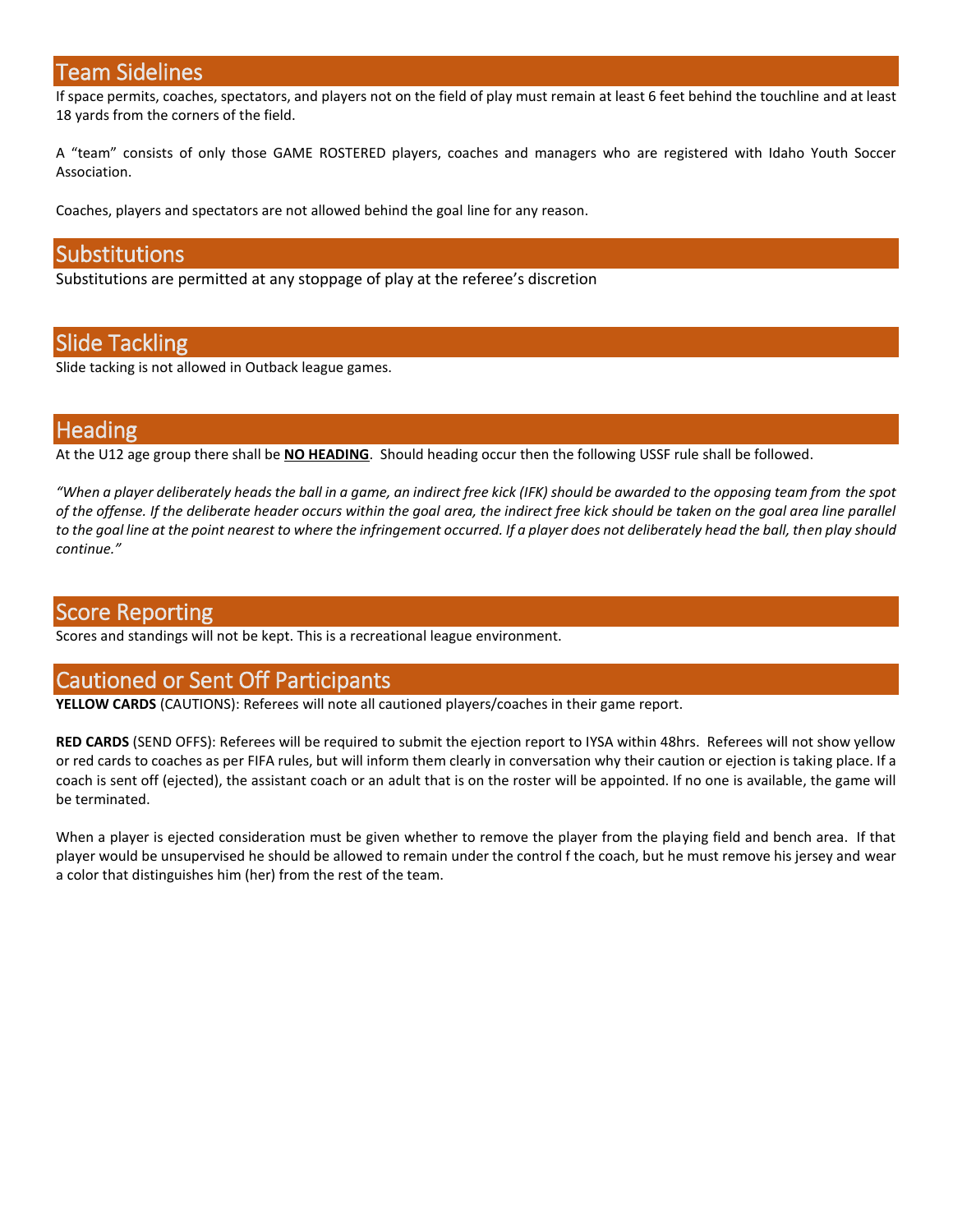# GAME SUSPENSIONS: minimum that will apply

In all cases where there is an ejection, the club Technical Director and President or designated club representative will be notified.

#### **Player**

2nd caution received in the same game (2 yellows) = 1 game Serious foul play = 1 game Denying Obvious Goal Scoring Opportunity (DOGSO) = 1 game Violent Conduct = a minimum of 2 games and will be subject to investigation by IYSA Foul & Abusive Language = 1 game Spitting at players, coaches, officials or spectators = 2 games and will be subject to investigation by IYSA Referee abuse = 2 games and will be subject to investigation by IYSA Referee assault = A minimum of 3 months per USSF and possible additional IYSA sanctions

#### **Coach**

Coach ejection = 1 game Refusal to give name to the official after ejection = 1 additional game. Refusal to leave the field when asked by an official = Additional 1 game suspension Using an illegal player= forfeit of the game and will be subject to investigation by IYSA

Coaches who are suspended cannot participate in any game activities related to the team from which they were suspended. Coaches are prohibited from participating in any pre-game activities. The use of cell phones for team contact is expressly prohibited unless it is for medical information or attention is required by a team member.

Players who are serving suspensions may sit on the team bench during the game(s) from which they have been suspended. They must wear non uniform apparel and must conduct themselves in an appropriate manner. Misbehavior may result in removal from the team area at the request of the game and/or league officials and additional sanctions are possible

# Sanctions

All referee reports and violations of the Outback league rules are subject to investigation by IYSA and the Judicial and Ethics Committee. Sanctions may include, but are not limited to, suspensions, fines, termination of league membership. The amount of each fine will depend on the circumstances and severity of the infraction(s) and in all cases will be determined by IYSA

All forfeits will be subject to investigation by. IYSA. Additional club and/or team sanctions may also be imposed for failure to comply with IYSA rules, bylaws, policies or procedures relating to a competition. Failure to pay fines within 30 days of receipt of the official notice may result in a club being removed from "league good standing" and could affect the club's eligibility to participate further in the league.

Forfeits will result in a 1-0 win being awarded to the opposing team.

### Players Equipment

1. All players on the field must be attired in matching uniforms (except the goalkeeper) to the satisfaction of the referee. The goalkeeper will be attired in an outfit that is different from the opposing keeper, all other players on the field and the referee.

2. Each team must have alternate color of jersey or training vest. In cases of color similarity, the designated home team (listed first) will change jerseys.

3. **No equipment shall be worn that is dangerous to another player.** The game referee shall have final say over any equipment that he/she may deem safe or dangerous.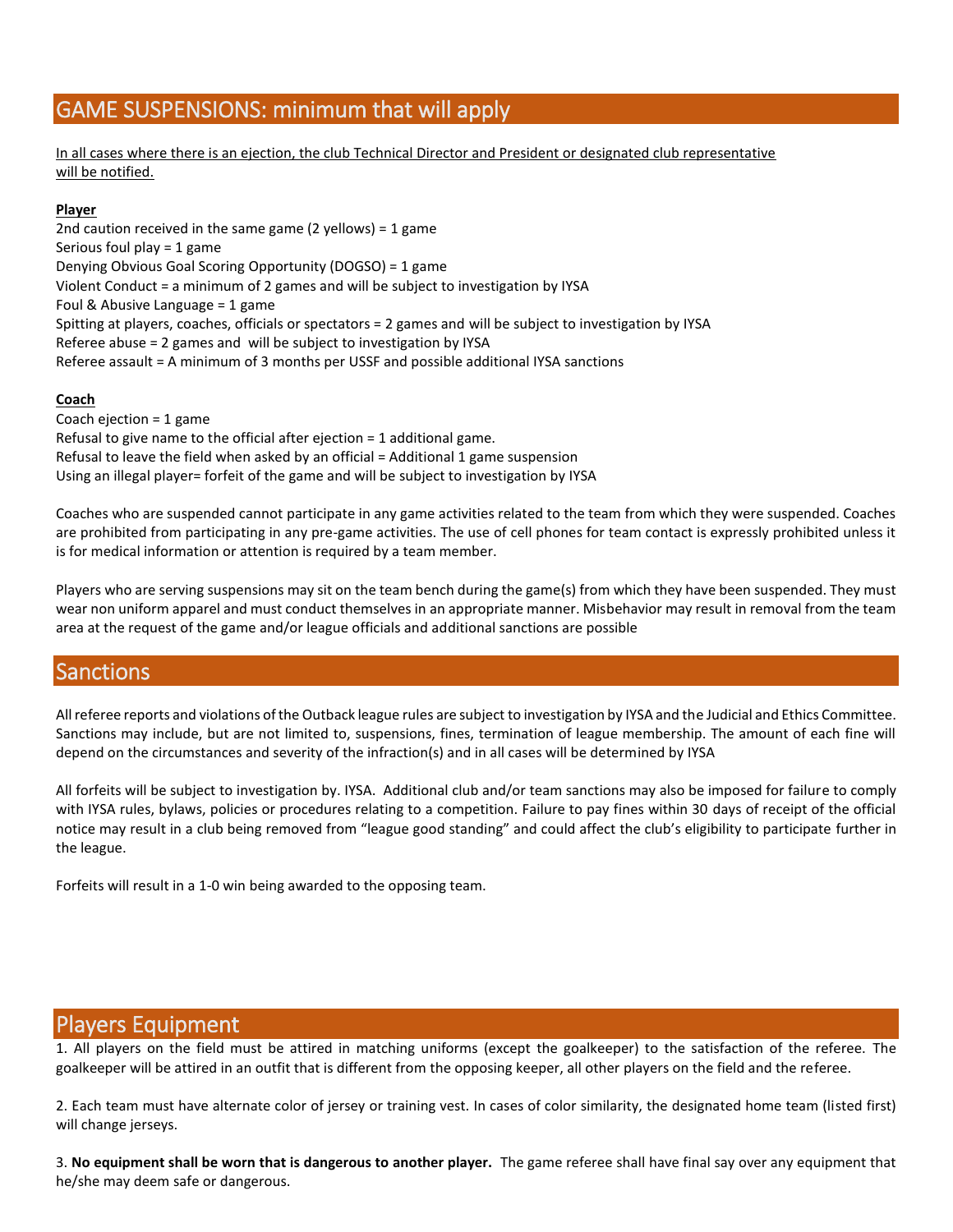4. Shin guards, covered by socks, are mandatory in all IYSA sanctioned games. Players not wearing shin guards will not be allowed to play.

5. **No jewelry is permitted**. Taping of jewelry is not permitted. Medical alert and religious bracelets/necklaces must be allowed by officials but are required to be taped to the body.

### Responsibilities of Coaches

1. Each coach is responsible for the conduct of his/her team players, staff and spectators

2. Coaching is permitted from the touchline for a temporary amount of time, but otherwise coaching is to be accomplished from the team technical area. All valid coaches/managers must be on the team's roster.

3. Coaching is understood as giving directions to one's own team on points of strategy and position--no mechanical or electronic devices are permitted. The tone of voice must be informative. No coach is to make derogatory remarks or gestures to the referee, players or spectators or opposing coach and players.

4. The following are considered irresponsible behavior and can result in dismissal from the match:

- Throwing objects in protest
- \* Speaking insulting words or making offensive gestures
- \* Kicking chairs
- \* Making unwanted or unnecessary contact with opponent
- Persistently and flagrantly protesting decisions of an official
- \* Interfering with the performance of assistant referee or fourth official duties
- \* Entering the field of play without the permission of the referee
- Making threatening remarks

## Excessive / One sided scores

Blow outs will not be tolerated, therefore a goal difference of 6 is reached by either team, at the coach's discretion they may modify the game to help create balanced play. This includes **but is not limited to**

- Adding or Taking players off the field
- Mixing the teams up with each other
- Implementing scoring requirements

#### Safety

In the interest of everyone's safety, please observe the following: no one may play if they are bleeding or there is blood on their uniform. The player must leave the field and may be substituted at the coach's discretion. The player may return to the game after any bleeding is stopped, the wound is covered and the uniform cleaned appropriately of blood.

If a referee suspects a concussion has occurred, they may remove the player from the game field. All suspected concussions will be reported to IYSA by the referees.

Consumption of alcoholic beverages and any use of tobacco products are strictly prohibited at all League game sites.

# **Lightning**

In the event of lightning prior to or during the game, the game will be stopped immediately and will be delayed for 30 minutes. **Should more lightning occur within that 30 minute delay then the game will be abandoned**. In the event that the game is abandoned after the second half has begun then the score will stand. If the game is abandoned prior to, or during the first half, every effort will be made to reschedule the game, which will need to be replayed in its entirety.

### Protest and Appeals

All protests will be investigated by IYSA. Referee judgment decisions during the game are final and may not be appealed. **To be valid and eligible for consideration, each protest must be:**

1. Must be made the designated club's league representative.